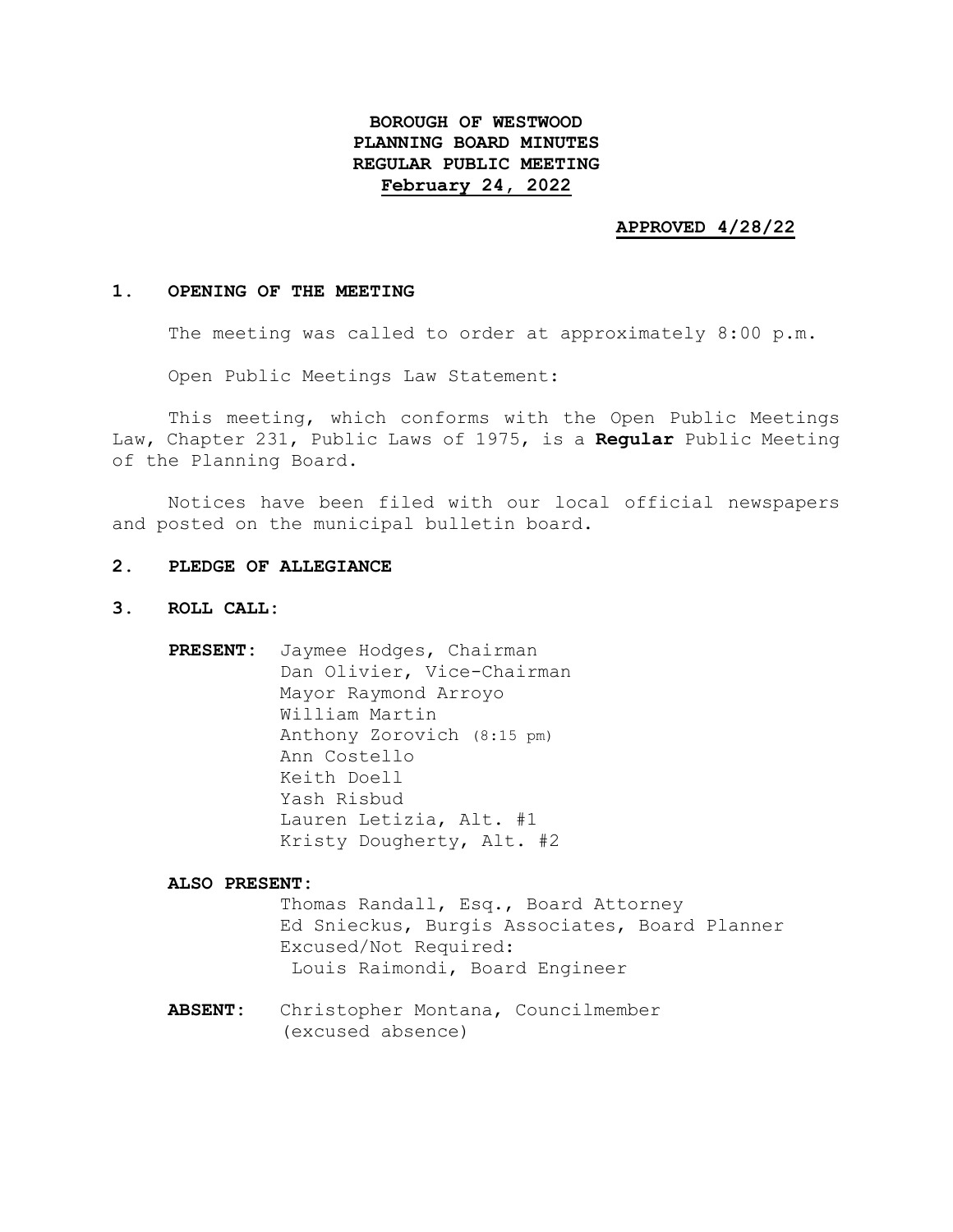## **4. OPEN TO PUBLIC ON NON-AGENDA ITEMS:**

A motion to open to public was made by Dan Olivier, seconded by Yash Risbud, and carried.

Justin Meleo, 494 Kinderkamack Road, Westwood came forward, residents and architectural graduate of NJIT, distributed a handout, "Westwood Bicycle Infrastructure Plan", about a mass transportation, recreation and cycling plan which he spoke about. He prepared a Master Plan for cycling within Westwood. He highly recommends the Board produce a cohesive plan. Chairman Hodges asked Mr. Snieckus for comments. Mr. Snieckus indicated they had already spoken, and he suggested Mr. Meleo send this plan, commending him on the details and components. As a summary, Mr. Snieckus offered scheduling a future date to discuss this after the Board's review of this proposal, which outlines details of improving connections and adding bike lanes. The Chairman concurred on scheduling a future meeting after initial review. Mr. Martin commented there is language in the Master Plan about this already. The Board would review this and be in touch with Mr. Meleo.

There were no further questions or comments, and the matter was closed to the public on motion by Yash Risbud, seconded by William Martin and carried.

**5. MINUTES:** The Minutes of the **1/13/22** meeting were approved on motion made by Ann Costello, seconded by William Martin, and carried unanimously on roll call vote.

**6. CORRESPONDENCE:** See Memo of Ed Snieckus, Burgis Associates, dated 1/10/22 RE: Outdoor dining below;

## **7. RESOLUTIONS:**

**1. Formal Resolutions appointing Board Professionals** (following Reorganization Meeting):

> Board Engineer - Louis A. Raimondi; Board Planner - Burgis Associates; and Board Attorney - Randall & Randall, LLC

A motion for approval was made by William Martin, seconded by Ann Costello. On roll call vote, all members voted yes.

**2. 96 Sand Road, LLC** - A motion to dismiss the application without prejudice was made by William Martin, seconded by Ann Costello. On roll call vote, al members voted yes.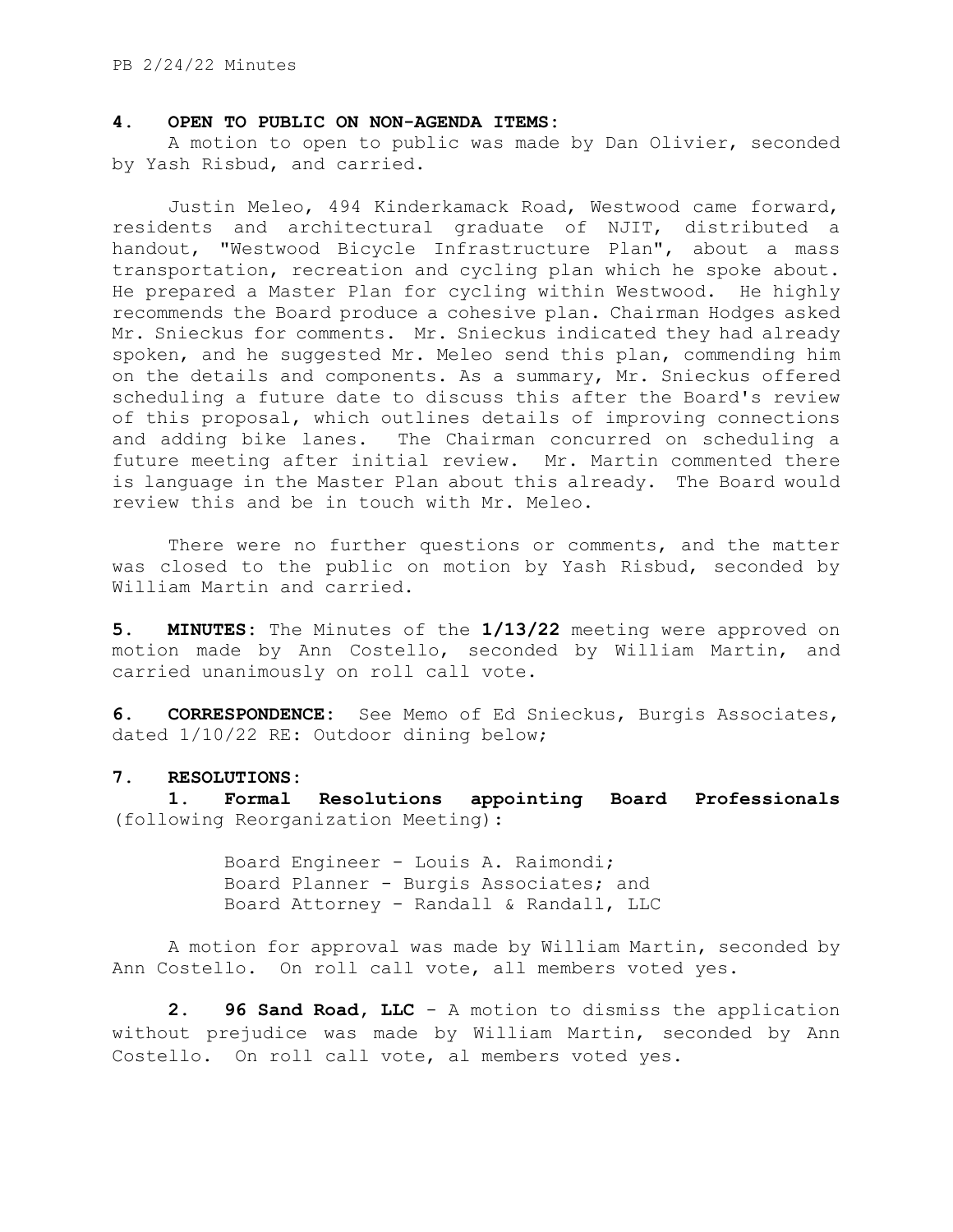# **8. PENDING NEW BUSINESS:** None

**9. VARIANCES, SUBDIVISIONS AND/OR SITE PLANS**: SWEARING IN OF BOARD PROFESSIONALS FOR PUBLIC HEARINGS None

## **10. DISCUSSION:**

# **1. Review of Chapter 195-167 - 195-171 - Outdoor Dining:**

**Memo from Edward Snieckus, Jr. PP, LLA, ASLA, Burgis Associates, RE: Post Pandemic Outdoor Café Regulation Review, Revised 2/24/22 -** Mr. Snieckus reviewed his Memo, stating the following is an updated summary of the Planning Board's discussions and recommendations regarding outdoor dining regulations contained in Article XXI, and other considerations based upon review of the post pandemic online survey and the Board's comments at the last meeting. The following amendments were offered:

# **Movable Barriers to define dining space** – **language added:**

*"All movable barriers shall be at minimally 3 feet high and no greater than 3 feet 6 inches high from the sidewalk surface. Such barriers and their supports shall maintain a minimum of 4 feet walking surface horizontally from any obstructions to maintain accessibility at all times in conformance with the NJ Barrier Free Subcode. Sectional fencing or railings may be made of metal (aluminum, steel, iron, or similar) or of wood construction. Planters may be used in conjunction with any sectional fencing or railings. Such barrier shall be constructed to not pose a tripping hazard as determined by the Borough Building Official."*

## **Retractable Awnings:**

A retractable awning is permitted to extend up to a maximum of 6 feet from a building face **"***and shall not be less than six feet eight inches in the clear above any surface",* was added. Words added: *"No vertical"* support posts shall be added to support a retractable awning.

# **Board discussion followed**:

**Signage:** Ann Costello asked about existing signage on outdoor dining barriers/umbrellas. Signage was discussed. One sign would not be intrusive. It is not in the Code. Attorney Randall commented It is discretionary. Mayor The outdoor dining existed prior to Covid. The thing that is post Covid is if the expansion could be placed with barriers and lettering on the barriers. Mr.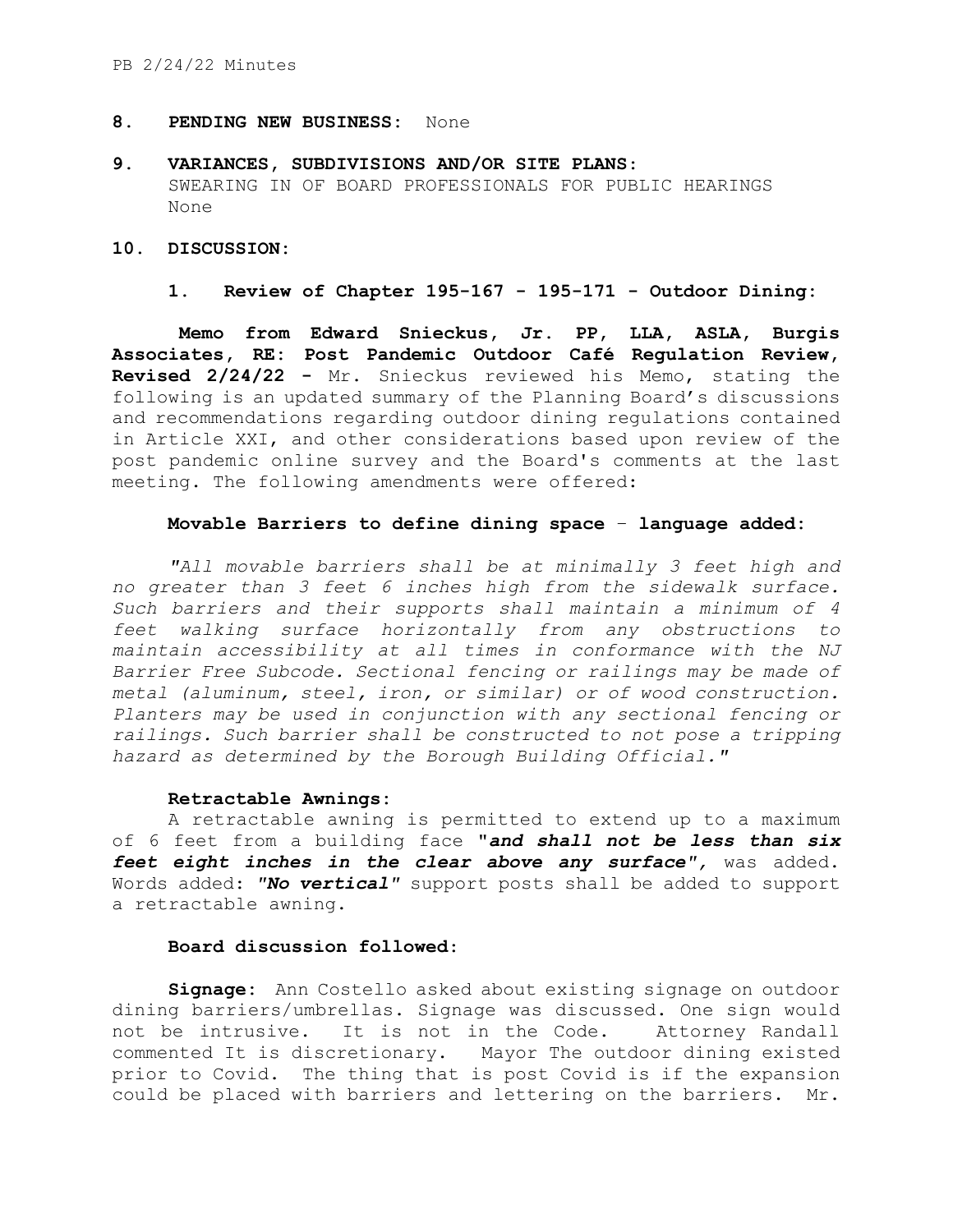Randall advised we are still in control if it is in the right of way. Pre-existing is not in the land use ordinance now. Mr. Martin commented this will not mean anything unless the Governing Body adopts it. There is no grandfathering. Ms. Letizia commented what was done in the last two years was done in an emergency situation. Mr. Risbud stated we are coming out of the emergency, and we need to establish regulations. Mr. Martin suggested permitting one sign. Chairman Hodges suggested completing this tonight, so it can be put into effect. Mayor Arroyo commented the Governing Body can take the recommendations regarding the signage and amend the ordinance. Mr. Martin commented the signage would be helpful so people can identify the storefront or restaurant and the correct seating for the establishment. Mayor Arroyo expressed concern that restaurants can now double their seating which will may affect parking. Attorney Randall said for every table outside they are to remove one inside. Mr. Snieckus read the ordinance section governing outdoor dining.

William Martin made a motion that Ed Snieckus amend his recommendation to a **single sign**, 18 x 36, at the desire of the establishment to be included in whatever action the Governing Body takes. The motion was seconded by Ann Costello. On roll call vote, William Martin, Anthony Zorovich, Ann Costello, Yash Risbud, Mayor Arroyo, Kristy Dougherty, and Jaymee Hodges voted yes. Dan Olivier, Keith Doell and Lauren Letizia voted no.

**Barriers:** Ms. Dougherty stated including the barrier-free sub-code compliance would be a positive. The barriers should be defined. Ms. Letizia commented she did not see how barriers are needed or should be required. Mr. Martin agreed. We never had them before Covid. Mr. Snieckus said it is in the Master Plan currently. It is not optional. The Board is concerned about protecting the Borough. Mayor Arroyo asked if the Board should recommend to the Mayor and Council to go through a season where barriers are not required. Mr. Martin commented there was a reason why Mr. Marini wanted it - to define the space. Mr. Doell commented we have all these rules and only one person to enforce them. Mr. Olivier commented it is to protect the Borough, and a written rule enables Mr. Marini to enforce it. Mr. Martin commented you cannot use NJ Barrier-free because it is only for inside; rather, ADA should be referred to.

Mr. Snieckus asked if we want to make any recommendations now, or table it since we have barriers in, but no guidelines. Mr. Martin stated we should not table it and should finish and send it off to the Governing Body. Mr. Snieckus would add the ADA compliance language.